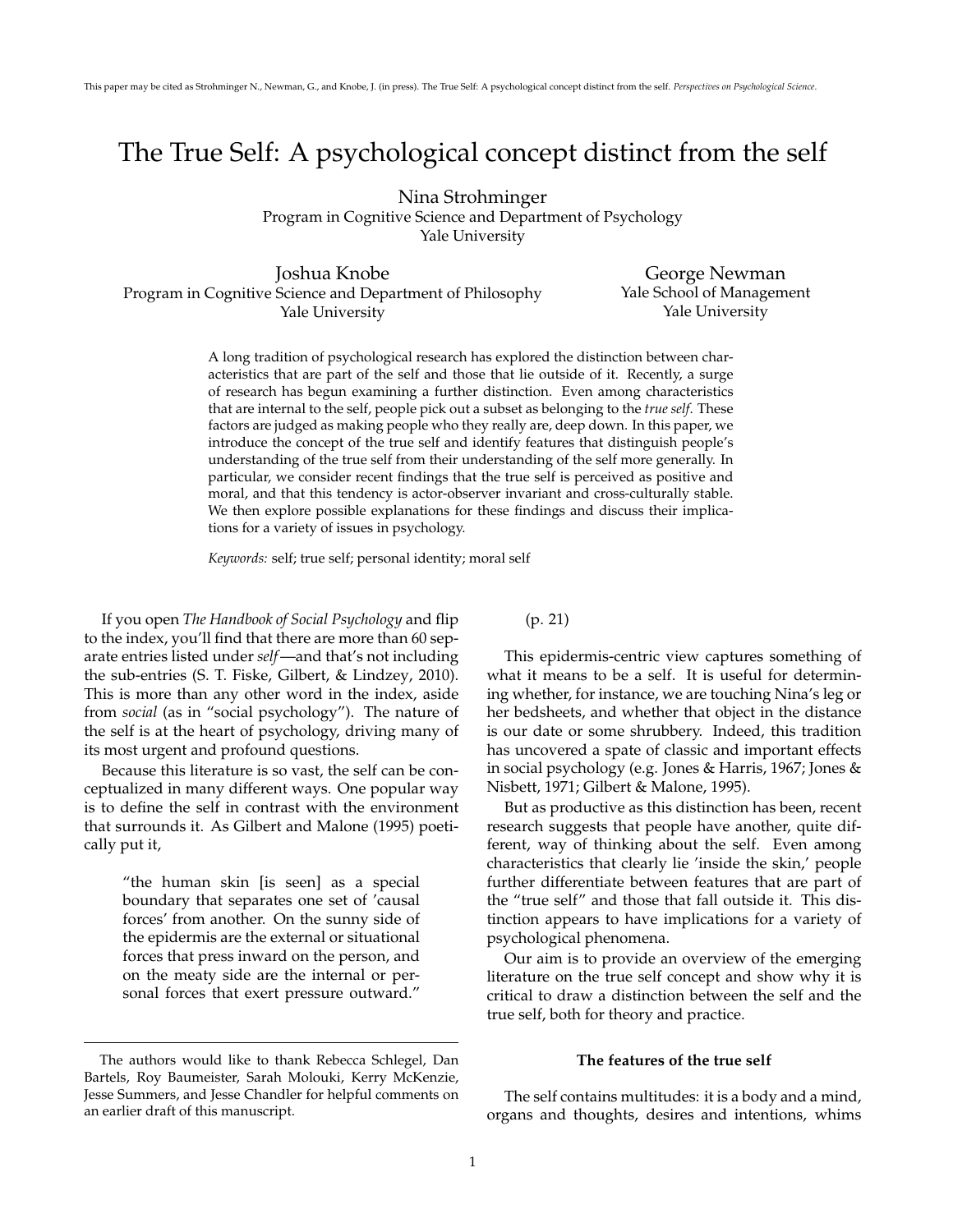and dispositions. Are all parts of the self equally selflike, or are certain parts especially essential?

A close examination of certain cases illustrates how the self concept, as a whole, differs from the true self. Consider the musical *Grease*, where Sandy sheds her goody-goody persona to become a leather-clad, pelvisthrusting bad girl. Surely all this smokiness and gyration is Sandy. But just as surely, this is a performance designed to gain the approval of her peers, not the 'real' Sandy. Or witness Ebenezer Scrooge, who transforms from crotchety miser to joyful humanitarian in *A Christmas Carol*. Although both instantiations of Scrooge are Scrooge, readers are drawn to the conclusion that the latter Scrooge has discovered his true nature.

Less fancifully, we can reflect on real-life cases of inner conflict. When an addict experiences conflict about whether to stay sober or use drugs, both of these opposing desires occur within the self, but people tend to believe that one of these desires is more authentic than the other (Frankfurt, 1988; Arpaly & Schroeder, 1999). A similar conflict arises for conservative gay Christians, who are torn between homosexual impulses and the conviction that homosexuality is a sin (Newman, Knobe, & Bloom, 2014). Simply recognizing that both desires are part of the self is not fine-grained enough to capture the intuition that only a subset of desires belong to the true self.

The notion that some parts of the self are more authentic than others crops up frequently in psychological research, albeit under a slew of guises. Sometimes it is called the real self (Rogers, 1961; Turner, 1976; Masterson, 1988; Koole & Kuhl, 2003; Sloan, 2007), the ideal self (Chodorkoff, 1954; D. T. Kenny, 1956; Higgins, 1987), the authentic self (Johnson & Boyd, 1995; Cable, Gino, & Staats, 2013), the intrinsic self (Schimel, Arndt, Pyszczynski, & Greenberg, 2001; Arndt, Schimel, Greenberg, & Pyszczynski, 2002), the essential self (Strohminger & Nichols, 2014), or the deep self (Sripada, 2010).

However, a consensus is emerging over the term "true self", which we adopt here (Sheldon, Ryan, Rawsthorne, & Ilardi, 1997; Bargh, McKenna, & Fitzsimons, 2002; Johnson, Robinson, & Mitchell, 2004; Schlegel, Hicks, Arndt, & King, 2009; Newman, Lockhart, & Keil, 2010; Landau et al., 2011). While the inverse of true self is sometimes presented as "false self" (Harter, 2002; Johnson et al., 2004), the negation of true self as we intend it is a *superficial* or *peripheral* self—that is, aspects of the self that are inessential to who someone really is. The true self refers both to something we see in our own selves and in other people.

Historically, the true self concept has figured into psychological research in two rather different ways.

Because the true self is a commonly-held belief amongst ordinary people, the bulk of scholarship has focused on describing how these beliefs work, and explicating their role in social behavior and cognition. But a subset of researchers make a bolder claim: the true self really does exist (Maslow, 1943; Rogers, 1961; Bem, 1973; Masterson, 1988; Koole & Kuhl, 2003; Kernis & Goldman, 2006). Carl Rogers, an influential proponent of this view, asserts that the true self lurks beneath the individual's "false front"; it is only "when [a person] fully experiences the feelings which at an organic level he *is*... that he is being a part of his real self" (Rogers, 1961, p. 111, emphasis original). (Not everyone agrees; Foucault's charmingly derisive term for Rogers and his ilk is "the Californian cult of the self"; 1983, p. 245.) Although in this paper we will treat the true self as a phenomenon of folk understanding, no doubt many readers will be wondering how these results bear on the ontological status of the true self. We will return to this question at the end of the paper.

Now that we have demarcated the pasture of the self landscape belonging to the true self, we can begin to chart its features. It may be helpful to consider the true self in contrast with the features that are commonly granted to the self (Table 1).

# **The true self is moral**

A well-established finding within cognitive psychology is that changing the central features of a concept alters its identity more than changing its peripheral features (Sloman, Love, & Ahn, 1998). Thus, one way of discovering what the true self consists of is to test what kinds of changes to the self alter a person's identity the most. Broadly speaking, one's mind contributes to personal identity more than one's body (Blok, Newman, Behr, & Rips, 2001; Nichols & Bruno, 2010). But when psychological characteristics are pitted directly against one another (e.g. perception, memories, preferences, personality), people report the greatest identity discontinuity when *moral* capacities have been altered or removed (Strohminger & Nichols, 2014; Prinz & Nichols, in press). This pattern is quite robust. It shows up regardless of the source of change (the aging process, medical interventions, supernatural events), and regardless of the type of moral feature (disposition, behavior, or belief) (Heiphetz, Strohminger, & Young, in press; Molouki & Bartels, in press). Moral traits are considered to be the most deeply rooted, causally central aspect of a person's identity (Chen, Urminsky, & Bartels, in press)., which may help explain why people are unwilling to take psychopharmaceuticals that address moral deficits (Riis, Simmons, & Goodwin, 2008).

The privileging of moral traits within the self has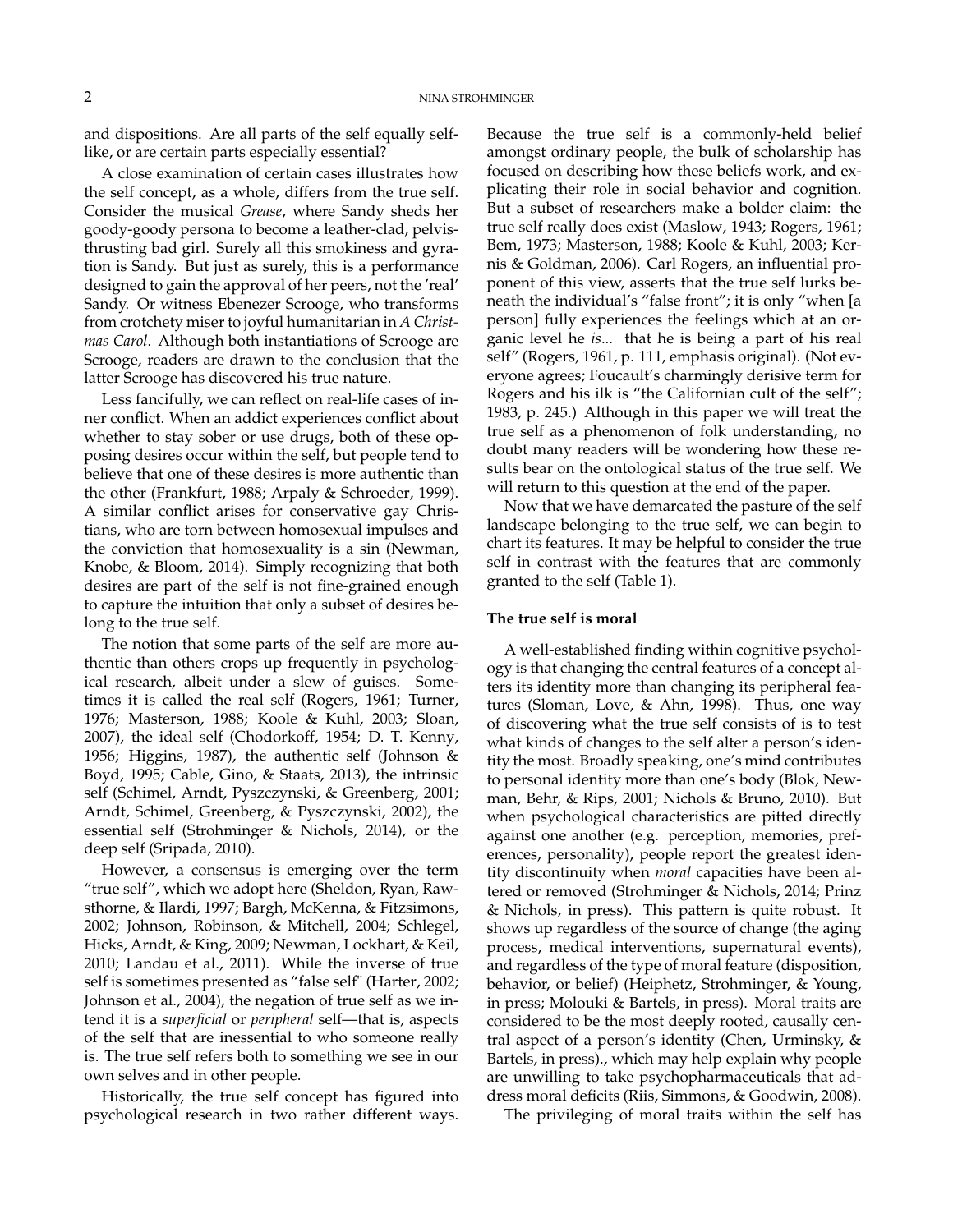| Table 1                                                                            |  |
|------------------------------------------------------------------------------------|--|
| A comparison of key differences between the true self and the self more generally. |  |

| THE TRUE SELF                          |
|----------------------------------------|
| Emphasizes moral features              |
| Valence-dependent; positive by default |
| Perspective-independent                |
| Cross-culturally stable                |
|                                        |

also been observed in real cases of neurological change. Patients with frontotemporal dementia—a disease that primarily disrupts moral capacities—are seen by loved ones as having changed more "deep down" than patients with diseases that primarily impact memory (Alzheimer's) or motor function (amyotrophic lateral sclerosis). Even in neurodegenerative diseases that primarily impact other parts of the mind, the extent to which patients are perceived as essentially the same person is almost entirely predicted by whether their moral capacities have been preserved (Strohminger & Nichols, 2015).

The dominance of moral traits in personal identity appears to extend to impression formation as well. While it has long been recognized that warmth matters more than competence in forming impressions of others (Anderson, 1968; Wojciszke, Bazinska, & Jaworski, 1998), more recently it has been discovered that morality plays a larger role than either (Brambilla, Rusconi, Sacchi, & Cherubini, 2011; Goodwin, Piazza, & Rozin, 2014; Goodwin, 2015). This commonality suggests is a deeper level at which people perceive others: not just as a loose conglomeration of personality traits, but also, and perhaps especially, in terms of their underlying moral selves.

This is not to say that the true self only comprises moral features. People also attribute emotions, desires, and hidden mental states to the true self (Andersen & Ross, 1984; Bench, Schlegel, Davis, & Vess, 2015). Nonetheless, current research suggests that moral features play a uniquely constitutive role.

# **The true self is good**

The true self is not just perceived as moral, but as good. Moral improvement leads to less perceived personal identity discontinuity than moral deterioration (Tobia, 2016; Molouki & Bartels, in press). Generally speaking, positive personal changes are seen as discoveries. That is, they are not seen as a form of change at all, but as revealing what was always hidden deep inside (Bench et al., 2015). This may explain why the feeling of knowing who someone really is deep down is strongest when subjects are given both moral and positive information about a target (Christy, Kim, Schlegel, Vess, & Hicks, 2016). It may also explain why mental illness is often portrayed in clinical psychology as 'covering up' the real self (Masterson, 1988).

This view of the true self as an underlying, and potentially invisible, aspect of the self is bolstered by research on psychological essentialism. Positive, desirable personality traits are more essentialized than negative, undesirable traits, and essentialized traits are in turn seen as more central to defining to who someone is (Haslam, Bastian, & Bissett, 2004). Adults and children share the intuition that a person's traits will tend to improve over time, indicating an implicit belief that, regardless of its current surface features, the true self's positive nature will eventually shine through (Lockhart, Chang, & Story, 2002; Molouki & Bartels, in press). Importantly, converging evidence now suggests that there is an independent contribution of positive valence: the more positive a trait is—moral or not—the more likely it is seen as part of the true self (e.g. Bench et al., 2015; Molouki & Bartels, in press; Tobia, 2016; Christy, Kim, et al., 2016).

The importance of positive valence to the true self becomes even clearer in studies where subjects must choose whether features belong to the true self or the surface self. When asked which part of the self is responsible for a person becoming bad (e.g. a deadbeat dad), subjects attribute this change to the surface self, but becoming a better person (e.g. a loving father) is attributed to the true self (compare this finding to Scrooge's transformation; Newman, Knobe, & Bloom, 2014). This effect is contingent on the values of the person rendering the judgment: liberals think homosexual urges are part of the true self, but conservatives think it is not (Newman, Knobe, & Bloom, 2014). And though there is a tendency to consider feelings to be more selflike than cooler cognitive states (Haslam et al., 2004; Johnson et al., 2004), whether feelings or beliefs are considered part of the true self depends on whether they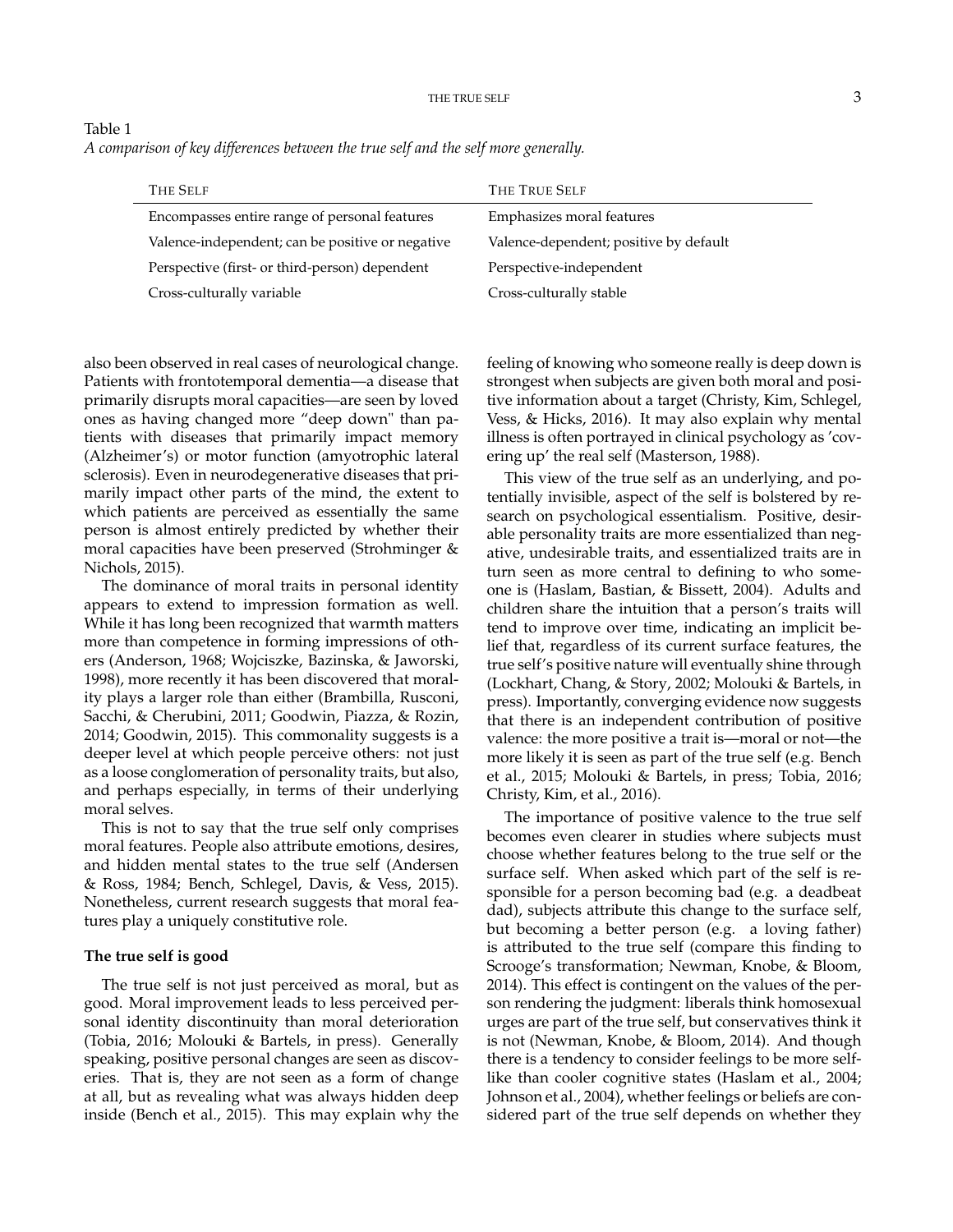are good (Newman, Knobe, & Bloom, 2014).

Even misanthropes and pessimists believe that the true self is good (De Freitas et al., 2016). To date, the only manipulation that has been able to eliminate this tendency is one in which participants are explicitly told that an agent has a morally bad true self (Newman, De Freitas, & Knobe, 2014). Even then, participants' tendency to see the agent's true self as morally bad is not as strong as the tendency to see the true self as morally good when participants are given no instruction at all. Though we are perfectly willing to conceive of other people as bad, we are unwilling to see them as bad deep down.

Taken together, these findings demonstrate an important respect in which people's understanding of the true self is different from their understanding of the self. People are happy to regard morally bad motives as internal to a person (e.g. S. T. Fiske, 1980; Wojciszke, Brycz, & Borkenau, 1993), but they are nonetheless reluctant to regard such motives as elements of a person's true self. Existing studies point to a strong tendency for people to see such motives as external to the true self and to conclude that the true self is calling the person to do what is morally right.

## **The true self is perspective-independent**

One of the most ubiquitous findings in social psychology is that the assessments people make for themselves differ from the assessments they render unto others. When judging others, negative information is more salient and powerful than positive information (Baumeister, Bratslavsky, Finkenauer, & Vohs, 2001; Rozin & Royzman, 2001). Our impressions of others are not simply the sum of all good and bad traits, as negative traits are weighted more heavily (S. T. Fiske, 1980; Wojciszke et al., 1993). Less evidence is required to designate someone a sinner than a saint, and relatively small amounts of sinning can relegate one to the sinner category (Reeder & Coovert, 1986; Klein & O'Brien, in press). People are, indeed, all too eager to attribute the unsavory behaviors of the people around them to internal causes, even when these behaviors can be clearly traced to random, situational causes (Jones & Harris, 1967; Gilbert & Malone, 1995).

When people judge themselves, this pattern reverses. People routinely overestimate their own knowledge and abilities (Gilovich, 1991; West & Stanovich, 1997; Kruger & Dunning, 1999; Rozenblit & Keil, 2002) and downplay the role of situational factors when accounting for their own accomplishments (Jones & Nisbett, 1971; Malle, 2006). This self-serving bias leads people to deem themselves superior to others in virtually every testable way— more virtuous, more skilled, more rational, more unique (Alicke, 1985; Brown, 1986; Falk, 1989; Kenworthy & Miller, 2002; Klein & Epley, 2016). Naturally, people also believe themselves to be less prone to cognitive biases than the average schmo (Pronin, Lin, & Ross, 2002; Pronin, Gilovich, & Ross, 2004). Note, however, that the bulk of research comparing own–other attributions has been concerned with the "self" at a general level.

When subjects are instead asked about the true self, no such actor-observer asymmetry emerges. People regard their own true selves as good (Bench et al., 2015; Molouki & Bartels, in press), but they also consider the true selves of others to be fundamentally good (Bench et al., 2015; Newman, Knobe, & Bloom, 2014) and moral (Heiphetz et al., in press). Unlike more global assessments of the self, the true self is painted in flattering colors whether one is looking inward, at one's own self, or outward, to others. There may well be exceptions at the individual level—perhaps psychopaths seem deeply flawed only to observers, and vice versa for the clinically depressed. There also seem to be some perspective-based differences in the kinds of content attributed to the true self, with people believing that experiences best reflect their own true selves, whereas general dispositions best reflect others' (Johnson & Boyd, 1995). Nonetheless, perspective-independence in valence is the pattern that obtains at the population level.

It is worth emphasizing just how striking this discrepancy is. One of the most ubiquitous effects in the self literature—actor-observer valence asymmetry fails to obtain for true self attribution. This regularity gives us a hint about the process underlying true self attribution, which we shall return to shortly.

## **The true self is cross-culturally stable**

A large body of work has been devoted to how conceptions of the self differ cross-culturally. In very broad strokes, Westerners understand the self in terms of the individual (*independence*), whereas Easterners understand the self more in terms of social relationships (*interdependence*; Markus & Kitayama, 1991).

Because of such differences in the way the self is conceptualized across Eastern and Western cultures, it seems natural to expect differences in the true self. However, the true self concept is remarkably crossculturally robust. Like Westerners, people from a range of interdependent cultures (Russia, Singapore, and Colombia) hold the belief that the true self is normatively good (De Freitas et al., 2016). Similarly, Americans and Japanese believe that negative traits (such as being unkind or having bad vision) will tend 'correct themselves' over time, belying an im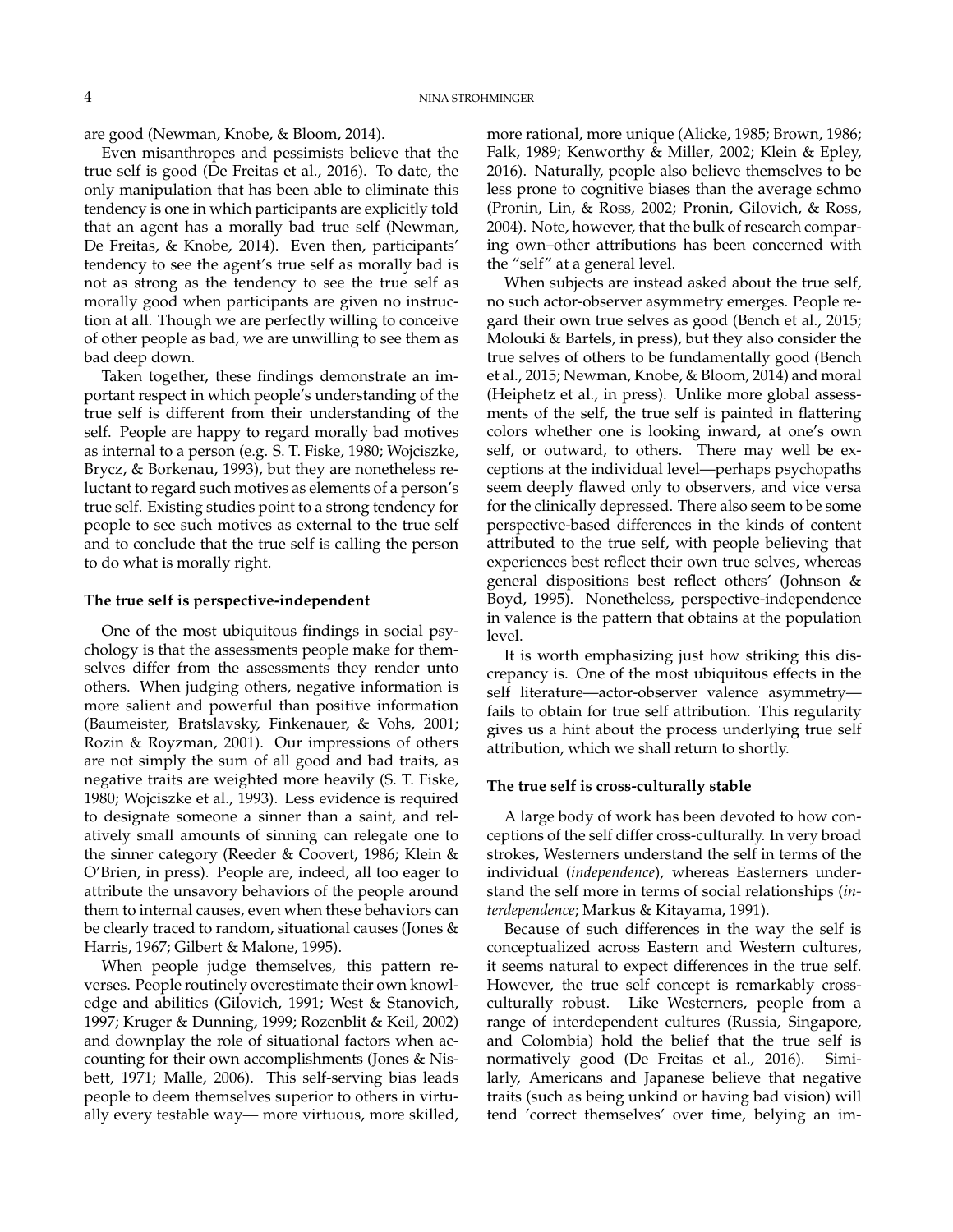plicit belief that the positive trait represents the person's deeper nature (Lockhart, Nakashima, Inagaki, & Keil, 2008). The moral dimension of the true self is also preserved cross-culturally: Hindu Indians and Buddhist Tibetans consider moral features more central to personal essence than any other psychological trait (Nichols, Strohminger, Rai, & Garfield, 2016). This finding is particularly striking given that Buddhist Tibetans explicitly deny the existence of the self (Garfield, Nichols, Rai, & Strohminger, 2015).

Based on the available evidence, many of the key features of the true self—that it is moral, good, and perspective-independent—are culturally invariant. Of course, the present account also predicts a specific kind of cultural difference. In particular, when different cultures have different views about what is morally good, these different cultures should show correspondingly different patterns of true self attributions. However, this predicted cross-cultural difference would reveal a similarity at a more abstract level. Different cultures might have different views about which actions are morally good, but they could be similar in believing that the true self is calling us to morally good actions.

#### **Directions for future research**

# **Consequences of the true self concept**

Thus far, we have been suggesting that it can be helpful to distinguish between the way people understand the self in general and way people understand the true self in particular. We turn now to some possible downstream effects of this distinction. Some of these effects have already been examined in existing research, while others still remain to be explored.

Within research on well-being, studies show that judgments about the true self have a special connection to people's sense of meaning in life. Numerous studies have shown that people generally hold positive attitudes about the self (e.g. Gilovich, 1991; Kruger & Dunning, 1999); however, the effect on people's sense of meaning in life is specific to attitudes about the true self (Schlegel et al., 2009; Schlegel, Hicks, King, & Arndt, 2011). Suppose that a person has a desire to make a lot of money and also a desire to create a beautiful work of art. This person may see both desires as aspects of her self, but to the extent that she sees only the latter as falling within her true self, the satisfaction of this latter desire will contribute to her sense of meaning in life in a way that the satisfaction of the former will not. Research has also found a distinctive impact of true self beliefs on a number of other outcomes, including satisfaction with life decisions (Schlegel, Hicks, Davis, Hirsch, & Smith, 2013; Kim, Christy, Hicks, & Schlegel,

2016), feelings of defensiveness (Schimel et al., 2001), and motivation and well-being (Ryan & Deci, 2000).

Within clinical research, the distinction between self and true self may shed light on the reluctance people show to pursue courses of action that would lead to changes in the self. Work by Riis and colleagues (2008) found that people were reluctant to use psychopharmaceuticals to enhance aspects of the self that were seen as lying at the core of their identities (e.g. empathy, kindness, mood), but they were perfectly willing to adopt the same approach to enhancing aspects of the self that were seen as peripheral to their identities (e.g. concentration, memory). Future studies could ask whether this same effect arises for other treatment modalities. For example, people with clinical depression and anxiety disorders are often reluctant to seek treatment, even when the treatment in question is talk therapy (Kohn, Saxena, Levav, & Saraceno, 2004; Ilse van Beljouw et al., 2010; Mojtabai et al., 2011; Nyholm & O'Neill, in press). This reluctance may arise in part because people see their emotional state as an expression of their true selves (Kramer, 1993).

Within moral cognition, existing research finds an asymmetry in people's judgments about blame versus praise for actions that were driven by overwhelming, irresistible emotion. Agents receive decreased blame for morally bad actions when overcome by emotion, but they do not receive decreased praise for morally good actions when overcome by emotion (Pizarro, Uhlmann, & Salovey, 2003). Incorporating the true self concept can provide a straightforward explanation of this effect. Although emotion is seen as part of the self in both cases, people should be inclined to see it as falling outside the true self in the morally bad case (leading to decreased blame) but as falling inside the true self in the morally good case (leading to no decrease in praise). Recent studies find support for this explanation using both mediation and manipulation (Newman, De Freitas, & Knobe, 2014). Moreover, subsequent work suggests that intuitions about the true self might also explain a variety of other patterns in blame judgments, including the tendency to decrease blame in cases where the agent had a bad upbringing (Faraci & Shoemaker, 2016) or mental illness (Daigle & Demaree-Cotton, 2016), or in cases where a large amount of time has elapsed (Mott, 2016).

Within the study of relationships, extant work shows that people employ different norms depending on the type of relationship they are in (A. P. Fiske, 1992; Clark & Aragon, 2013). For instance, paying for services is appropriate in the context of a market pricing relationship, but it would be in poor taste for a friendship. Perhaps one such difference is that people are inclined to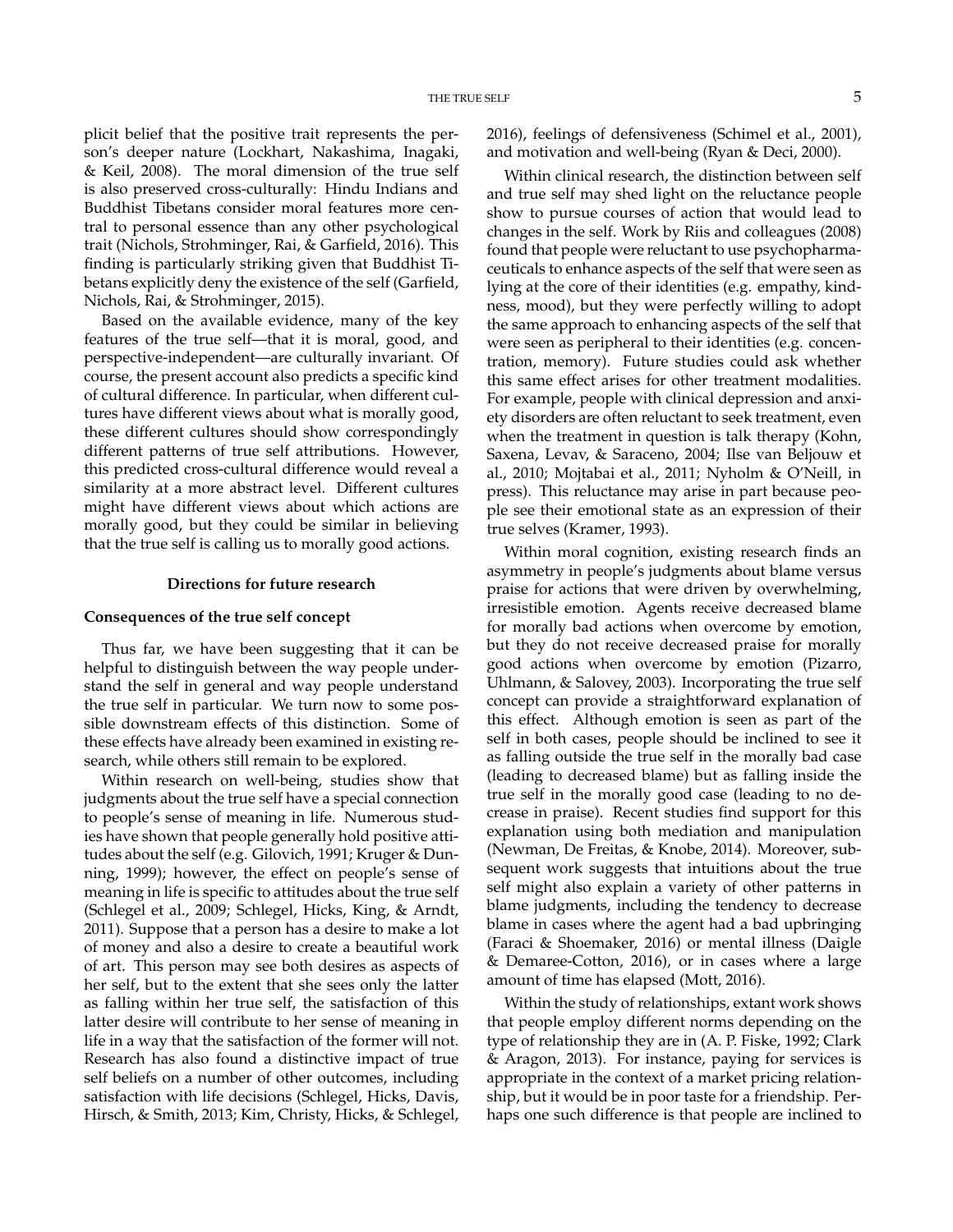think about the true self in certain kinds of relationships (e.g. romantic) but are less likely to consider the true self in others (e.g. exchange-based relationships). If this hypothesis turns out to be correct, it could help explain the well-documented bias wherein people to evaluate their romantic partners less accurately, and more favorably, than strangers do (D. A. Kenny & Acitelli, 2001; Gagné & Lydon, 2004; Geher et al., 2005). Under this view, people in romantic relationships do not simply arrive at different answers; they are asking fundamentally different questions. While people in most relationships aim to understand the entirety of the person's traits, it might be that people in romantic relationships focus especially on describing their partner's true self.

Finally, the distinction may help in understanding how to alleviate intergroup conflict. Intergroup conflict is often fueled by attributions involving the self (Pettigrew, 1979; Hewstone, 1990). Conflicts between groups arise and are intensified by differential attitudes that outgroup members take toward political issues, controversial moral questions, musical and fashion choices, even arbitrary group assignment (Allen & Wilder, 1975; Tajfel & Turner, 1979/2001; Locksley, Ortiz, & Hepburn, 1980; Lonsdale & North, 2009). Emerging evidence suggests that such conflicts could be alleviated to the degree that people instead focus on outgroup members' true selves (De Freitas & Cikara, 2016). While people might continue to acknowledge that the outgroup members differ from themselves on a variety of dimensions, reminding them that outgroup members share a common features at a deeper level reduces intergroup bias.

#### **Is the true self always perceived as morally good?**

Given how much variation there is in personal traits—both among judgers and the judged—it may come as a surprise that there is such uniformity in assessments of the true self. People with predominantly bad surface traits are generally considered to be good deep down, just like people who have predominantly good surface traits (Newman, Knobe, & Bloom, 2014). Likewise, misanthropy and pessimism scores add no predictive value to the tendency to attribute goodness to others' true selves (De Freitas et al., 2016). But, like all good psychological generalizations, this one comes with a few provisos.

First, there appear to be individual differences in the attributes assigned to the true self. People with above average psychopathy scores do not consider morality to be the most important trait when judging the identity continuity of other people, and those very low in psychopathy place an especially strong emphasis on

morality (Strohminger & Nichols, 2016). We might expect other individual differences to yield variations in the traits attributed to the true self, such as theory of mind capabilities (viz. Baron-Cohen, Wheelwright, Hill, Raste, & Plumb, 2001) or autobiographical memory function (viz. Palombo, Williams, Abdi, & Levine, 2013).

The underlying rule that would explain such differences is observers ascribe to the true self traits that they themselves value. Psychopaths don't value being morally good, therefore changes to the moral features do not register as fundamentally disruptive of identity. Misanthropists still value being morally good, they just have grown weary and skeptical. A cynic is a disappointed idealist, but a psychopath is no idealist at all.

Second, although people have a strong tendency to attribute morally good desires to the true self, people will also attribute morally bad desires to the true self under the right circumstances. For instance, a man who morally endorses same-sex couples but is nonetheless repulsed by them is seen as fundamentally conflicted. For many subjects, both his automatic reaction and the principled belief are deemed part of his true self (Newman, Knobe, & Bloom, 2014, Study 3). The existence of such cases indicates that people do not always see the true self as a unitary phenomenon. Sometimes they posit competing impulses within it.

# **Why are true self attributions this way?**

Existing research suggests a striking convergence in peoples true self attributions. Regardless of culture, perspective or personality, people tend to see the true self as morally good. Why is this the case? We see two possible types of explanation, corresponding to the traditional distinction between "motivational" and "cognitive" approaches (Kunda, 1990).

The first possibility is that the effects we have reviewed thus far can be explained in terms of motivated cognition. At the core of the motivated cognition approach is the idea that people hold certain views because they experience an external need or desire to hold those views. Numerous studies in other domains have found motivational effects of this type (Jost, Banaji, & Nosek, 2004; Kunda, 1990), and there is strong evidence that motivated cognition plays an important role in person perception (Kuzmanovic, Jefferson, Bente, & Vogeley, 2013; Lemay Jr., 2014). Quite plausibly, this same basic process is at work in true self attributions. Perhaps people believe that all human beings are morally good deep down because there is an external benefit to doing so, such as enhancing well-being or interpersonal trust.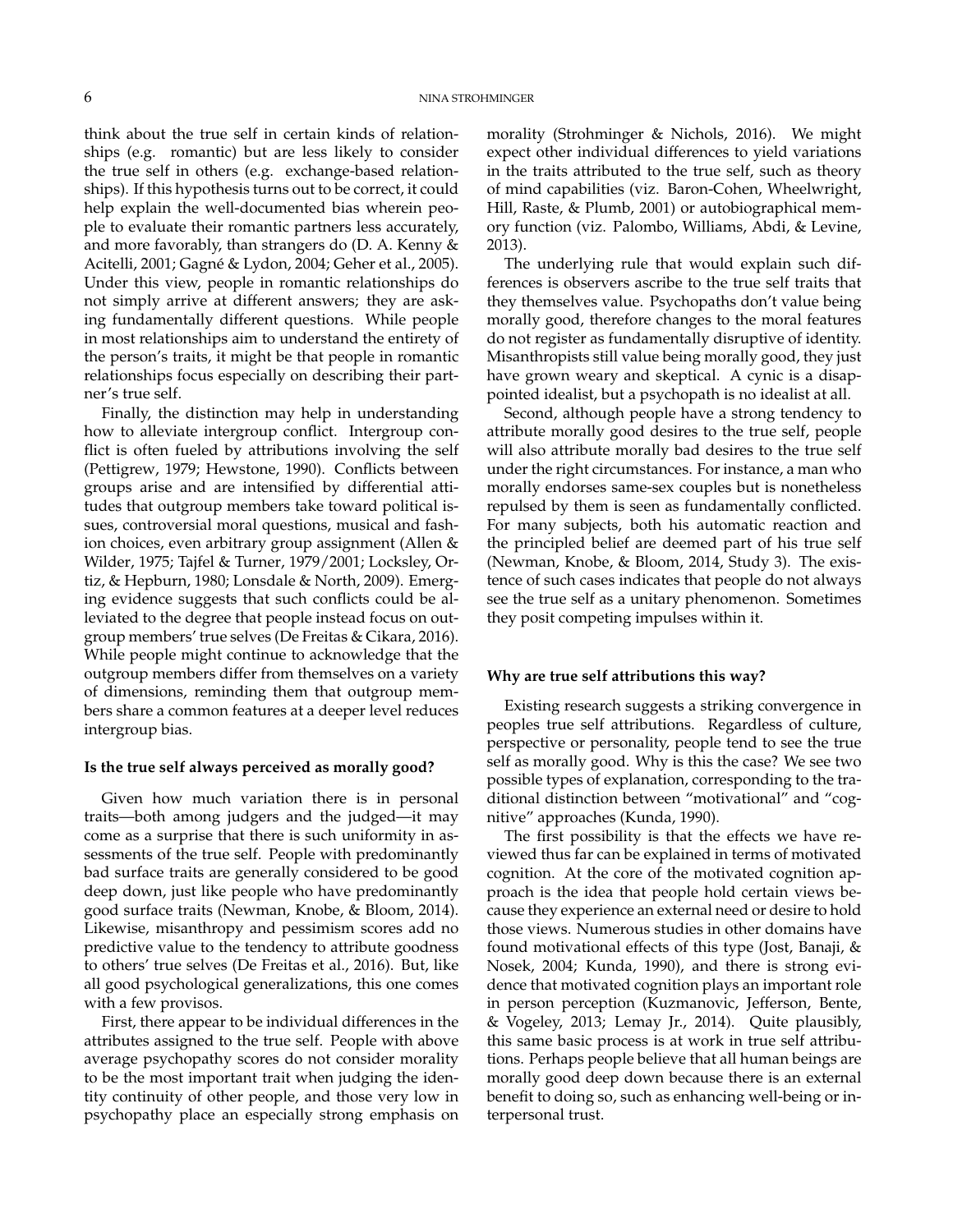An alternative possibility is that true self attributions arise as a result of more domain-general cognitive processes. In support of this view, recent work finds that a wide range of non-human entities are also seen as essentially good. Nations, rock bands, universities, scientific papers, and conferences are judged to retain more of their identity when their features improve than when they deteriorate (De Freitas, Tobia, Newman, & Knobe, in press). It seems unlikely that people are motivated to believe that, deep down, all conferences are good. Rather, this tendency suggests that value judgments truly are playing a role in peoples reasoning.

One way to spell out this second possibility is that judgments about the true self are a product of *psychological essentialism* (Barsalou, 1985; Keil, 1989; Lynch, Coley, & Medin, 2000; Gelman, 2003; Bloom, 2004, 2010; Newman & Keil, 2008). Consistent with this view, recent studies show that beliefs about the true self are characterized by telltale features of essentialist reasoning, such as immutability, informativeness, and inherence (Christy, Schlegel, & Cimpian, 2016). The effects we have been reviewing here might then be explained in terms of more general facts about how psychological essentialism works. For example, independent of how people think of human beings, a growing body of evidence suggests that people tend to see essences as good (Knobe, Prasada, & Newman, 2013; De Freitas et al., in press). The propensity to see others as having a good true self might then be explained in terms of this quite general fact about the way people attribute essences. One advantage of this view is it would explain the absence of a perspective effect. The shift between actor and observer perspectives leads to a substantial difference in motivation, but it might have no effect at all on the basic processes involved in essentialist reasoning.

One remaining puzzle is how to explain the finding that people specifically see the true self as *morally* good rather than good in some other way. The exact reason for this is open at the moment. Previous work shows that an object's identity is related to its purpose (Gelman & Bloom, 2000; Rose & Schaffer, in press). Perhaps the same is true of people, with morality being seen as the human *telos*. Another, non-mutually exclusive, possibility is that moral traits are especially important because they are essential for the maintenance of social bonds (Strohminger & Nichols, 2015; Heiphetz et al., in press). Because humans are hyper-social creatures, they may be keenly tuned to tracking the moral features of the people around them.

While research shows that the true self is *principally* moral, it also shows that many valued traits are ascribed to the true self (Bench et al., 2015). In American culture, the idea that all of us have within us a trove

of hidden talents and abilities waiting to be exposed looms large, and its popularity may be made possible by the notion of the true self.

### **Coda: Does the true self exist?**

In this paper, we have outlined the principal features of a folk concept, and discussed the role it plays in various aspects of human thought and behavior. Readers may now be curious about a deeper question. Is the true self also a *scientific* concept, one that can be used to describe how the mind actually works? Is there, in other words, a true self?

The evidence reviewed here points to two properties relevant to this question. One: the true self depends on the values of the observer. If someone thinks homosexual urges are wrong, she will say the desire to resist such urges represents the true self (Newman, Knobe, & Bloom, 2014). And if she scores high in psychopathy, she will assign less weight to moral features in her conceptualization of personal identity (Strohminger & Nichols, 2016). What counts as part of the true self is subjective, and strongly tied to what each individual person herself most prizes.

Two: The true self is, shall we say, evidenceinsensitive. Resplendent as the true self is, it is also a bashful thing. Yet people have little trouble imbuing it with a host of hidden properties. Indeed, claims made on its behalf may completely contradict all available data, as when the hopelessly miserable and knavish are nonetheless deemed good 'deep down'. The true self is posited rather than observed. It is a hopeful phantasm.

These two features—radical subjectivity and unverifiability—prevent the true self from being scientific concept. The notion that there are especially authentic parts of the self, and that these parts can remain cloaked from view indefinitely, borders on the superstitious. This is not to say that lay belief in a true self is dysfunctional. Perhaps it is a useful fiction, akin to certain phenomena in religious cognition and decision-making (Boyer, 2001; Gigerenzer & Todd, 1999). But, in our view, it is a fiction nonetheless.

#### References

- Alicke, M. D. (1985). Global self-evaluation as determined by the desirability and controllability of trait adjectives. *Journal of Personality and Social Psychology*, *49*(6), 1621–1630.
- Allen, V. L., & Wilder, D. A. (1975). Categorization, belief similarity, and intergroup discrimination. *Journal of Personality and Social Psychology*, *32*(6), 971–977.
- Andersen, S. M., & Ross, L. (1984). Self-knowledge and social inference: The impact of cognitive/affective and behavioral data. *Journal of Personality and Social Psychology*, *46*(2), 280–293.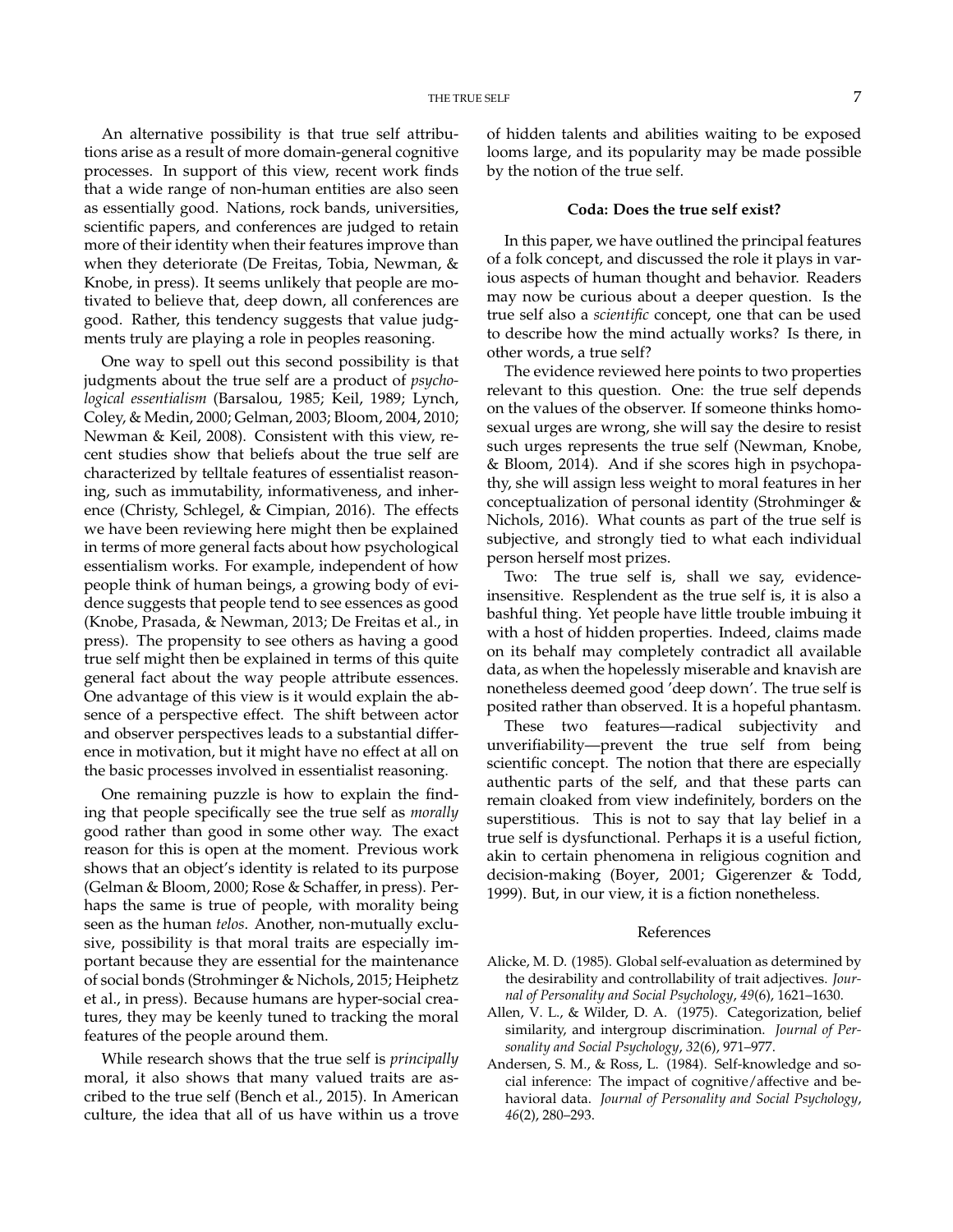- Anderson, N. H. (1968). Likableness ratings of 555 personality-trait words. *Journal of Personality and Social Psychology*, *9*(3), 272–279.
- Arndt, J., Schimel, J., Greenberg, J., & Pyszczynski, T. (2002). The intrinsic self and defensiveness: Evidence that activating the intrinsic self reduces self-handicapping and conformity. *Personality and Social Psychology Bulletin*, *28*(5), 671–683.
- Arpaly, N., & Schroeder, T. (1999). Praise, blame and the whole self. *Philosophical Studies*, *93*(2), 161–188.
- Bargh, J. A., McKenna, K. Y., & Fitzsimons, G. M. (2002). Can you see the real me? Activation and expression of the "true self" on the internet. *Journal of Social Issues*, *58*(1), 33–48.
- Baron-Cohen, S., Wheelwright, S., Hill, J., Raste, Y., & Plumb, I. (2001). The "reading the mind in the eyes" test revised version: A study with normal adults, and adults with Asperger syndrome or high-functioning autism. *Journal of Child Psychology and Psychiatry*, *42*(2), 241–251.
- Barsalou, L. W. (1985). Ideals, central tendency, and frequency of instantiation as determinants of graded structure in categories. *Journal of Experimental Psychology: Learning, Memory, and Cognition*, *11*(4), 629–654.
- Baumeister, R., Bratslavsky, E., Finkenauer, C., & Vohs, K. D. (2001). Bad is stronger than good. *Review of General Psychology*, *5*(4), 323–370.
- Bem, D. J. (1973). Self-perception theory. In L. Berkowitz (Ed.), *Advances in experimental social psychology* (Vol. Vol. 6, pp. 1–62). New York, NY: Academic Press.
- Bench, S. W., Schlegel, R. J., Davis, W. E., & Vess, M. (2015). Thinking about change in the self and others: The role of self-discovery metaphors and the true self. *Social Cognition*, *33*(3), 169–185.
- Blok, S. V., Newman, G., Behr, J., & Rips, L. J. (2001). Inferences about personal identity. In J. D. Moore & K. Stenning (Eds.), *Proceedings of the 23rd Annual Conference of the Cognitive Science Society* (pp. 80—85). Mahwah, NJ: Erlbaum.
- Bloom, P. (2004). *Descartes' baby: How the science of child development explains what makes us human*. New York, NY: Basic Books.
- Bloom, P. (2010). *How pleasure works*. New York, NY: W. W. Norton.
- Boyer, P. (2001). *Religion explained*. New York, NY: Basic Books.
- Brambilla, M., Rusconi, P., Sacchi, S., & Cherubini, P. (2011). Looking for honesty: The primary role of morality (vs. sociability and competence) in information gathering. *European Journal of Social Psychology*, *41*(2), 135–143.
- Brown, J. D. (1986). Evaluations of self and others: Selfenhancement biases in social judgments. *Social Cognition*, *4*(4), 353–376.
- Cable, D. M., Gino, F., & Staats, B. R. (2013). Breaking them in or eliciting their best? Reframing socialization around newcomers' authentic self-expression. *Administrative Science Quarterly*, *58*(1), 1–36.
- Chen, S. Y., Urminsky, O., & Bartels, D. M. (in press). Beliefs about the causal structure of the self-concept determine which changes disrupt personal identity. *Psychological Sci-*

*ence*.

- Chodorkoff, B. (1954). Adjustment and the discrepancy between the perceived and ideal self. *Journal of Clinical Psychology*, *10*(3), 266–268.
- Christy, A., Kim, J., Schlegel, R., Vess, M., & Hicks, J. (2016). *Do I know you? Moral information predicts perceived knowledge of others' true selves.* (Unpublished manuscript.)
- Christy, A., Schlegel, R., & Cimpian, A. (2016). *Why do people believe in true selves? The role of psychological essentialism.* (Unpublished manuscript.)
- Clark, M. S., & Aragon, O. (2013). Communal (and other) relationships: History, theory development, recent findings, and future directions. In J. A. Simpson & L. Campbell (Eds.), *The oxford handbook of close relationships* (pp. 255– 280). New York, NY: Oxford University Press.
- Daigle, J., & Demaree-Cotton, J. (2016). *One reason why normative competence theorists should avoid the case strategy.* (Unpublished manuscript.)
- De Freitas, J., & Cikara, M. (2016). *Deep down my enemy is good: Thinking about the true self reduces intergroup bias.* (Unpublished manuscript.)
- De Freitas, J., Sarkissian, H., Grossman, I., De Brigard, F., Luco, A., Newman, G., & Knobe, J. (2016). *Is there universal belief in a good true self?* (Unpublished manuscript.)
- De Freitas, J., Tobia, K., Newman, G., & Knobe, J. (in press). The good ship Theseus: The effect of valence on object identity judgments. *Cognitive Science*.
- Falk, R. (1989). Judgment of coincidences: Mine versus yours. *The American Journal of Psychology*, *102*(4), 477–493.
- Faraci, D., & Shoemaker, D. (2016). *Good selves, true selves.* (Unpublished manuscript.)
- Fiske, A. P. (1992). The four elementary forms of sociality: Framework for a unified theory of social relations. *Psychological Review*, *99*(4), 689–723.
- Fiske, S. T. (1980). Attention and weight in person perception: The impact of negative and extreme behavior. *Journal of Personality and Social Psychology*, *38*(6), 889–906.
- Fiske, S. T., Gilbert, D. T., & Lindzey, G. (2010). *Handbook of social psychology* (5th ed., Vol. 2). Hoboken, NJ: John Wiley  $&$  Sons.
- Foucault, M. (1983). On the genealogy of ethics: An overview of work in progress. In H. Dreyfus & P. Rabinow (Eds.), *Michel Foucault: Beyond structuralism and hermeneutics* (2nd ed.). Chicago, IL: University of Chicago Press.
- Frankfurt, H. G. (1988). *Freedom of the will and the concept of a person*. New York, NY: Springer.
- Gagné, F. M., & Lydon, J. E. (2004). Bias and accuracy in close relationships: An integrative review. *Personality and Social Psychology Review*, *8*(4), 322–338.
- Garfield, J. L., Nichols, S., Rai, A. K., & Strohminger, N. (2015). Ego, egoism and the impact of religion on ethical experience: What a paradoxical consequence of buddhist culture tells us about moral psychology. *The Journal of Ethics*, *19*(3-4), 293–304.
- Geher, G., Bloodworth, R., Mason, J., Stoaks, C., Downey, H. J., Renstrom, K. L., & Romero, J. F. (2005). Motivational underpinnings of romantic partner perceptions: Psycho-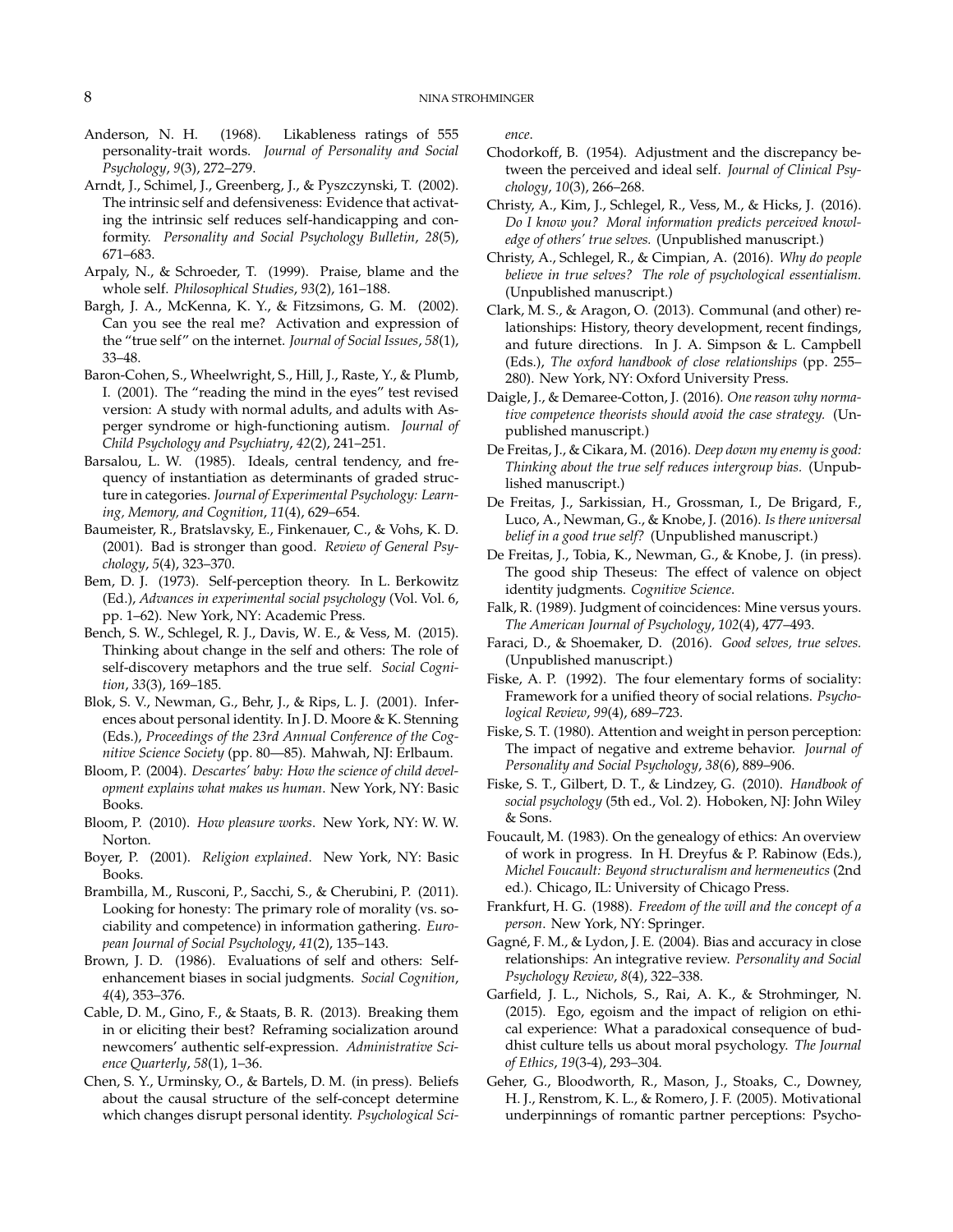logical and physiological evidence. *Journal of Social and Personal Relationships*, *22*(2), 255–281.

- Gelman, S. (2003). *The essential child: Origins of essentialism in everyday thought*. New York, NY: Oxford University Press.
- Gelman, S., & Bloom, P. (2000). Young children are sensitive to how an object was created when deciding what to name it. *Cognition*, *76*(2), 91–103.
- Gigerenzer, G., & Todd, P. M. (1999). *Simple heuristics that make us smart*. Oxford, England: Oxford University Press.
- Gilbert, D. T., & Malone, P. S. (1995). The correspondence bias. *Psychological Bulletin*, *117*(1), 21–38.
- Gilovich, T. (1991). *How we know what isn't so: The fallibility of human reason in everyday life*. New York, NY: Free Press.
- Goodwin, G. P. (2015). Moral character in person perception. *Current Directions in Psychological Science*, *24*(1), 38–44.
- Goodwin, G. P., Piazza, J., & Rozin, P. (2014). Moral character predominates in person perception and evaluation. *Journal of Personality and Social Psychology*, *106*(1), 148–168.
- Harter, S. (2002). Authenticity. In C. R. Snyder & S. J. Lopez (Eds.), *Handbook of positive psychology* (pp. 382–394). New York, NY: Oxford University Press.
- Haslam, N., Bastian, B., & Bissett, M. (2004). Essentialist beliefs about personality and their implications. *Personality and Social Psychology Bulletin*, *30*(12), 1661.
- Heiphetz, L., Strohminger, N., & Young, L. (in press). The role of moral beliefs, memories, and preferences in representations of identity. *Cognitive Science*.
- Hewstone, M. (1990). The 'ultimate attribution error'? A review of the literature on intergroup causal attribution. *European Journal of Social Psychology*, *20*(4), 311–335.
- Higgins, E. (1987). Self-discrepancy: A theory relating self and affect. *Psychological Review*, *94*(3), 319–340.
- Ilse van Beljouw, M. S. B., Verhaak, P., Prins, M., Cuijpers, P., Penninx, B., Bensing, J., et al. (2010). Reasons and determinants for not receiving treatment for common mental disorders. *Psychiatric Services*, *61*(3), 250–257.
- Johnson, J. T., & Boyd, K. R. (1995). Dispositional traits versus the content of experience: Actor/observer differences in judgments of the "authentic self". *Personality and Social Psychology Bulletin*, *21*(4), 375–383.
- Johnson, J. T., Robinson, M. D., & Mitchell, E. B. (2004). Inferences about the authentic self: When do actions say more than mental states? *Journal of Personality and Social Psychology*, *87*(5), 615.
- Jones, E. E., & Harris, V. A. (1967). The attribution of attitudes. *Journal of Experimental Social Psychology*, *3*(1), 1–24.
- Jones, E. E., & Nisbett, R. E. (1971). The actor and the observer: Divergent perceptions of the causes of behavior. In E. Jones, D. Kanouse, H. Kelley, R. Nisbett, S. Valins, & B. Weiner (Eds.), *Attribution: Perceiving the causes of behavior* (pp. 79–94). Morristown, NJ: General Learning Press.
- Jost, J. T., Banaji, M. R., & Nosek, B. A. (2004). A decade of system justification theory: Accumulated evidence of conscious and unconscious bolstering of the status quo. *Political Psychology*, *25*(6), 881–919.
- Keil, F. (1989). *Concepts, kinds, and cognitive development*. Cambridge, MA: MIT Press.
- Kenny, D. A., & Acitelli, L. K. (2001). Accuracy and bias in the perception of the partner in a close relationship. *Journal of Personality and Social Psychology*, *80*(3), 439–448.
- Kenny, D. T. (1956). The influence of social desirability on discrepancy measures between real self and ideal self. *Journal of Consulting Psychology*, *20*(4), 315–318.
- Kenworthy, J. B., & Miller, N. (2002). Attributional biases about the origins of attitudes: Externality, emotionality and rationality. *Journal of Personality and Social Psychology*, *82*(5), 693–707.
- Kernis, M. H., & Goldman, B. M. (2006). A multicomponent conceptualization of authenticity: Theory and research. In M. P. Zanna (Ed.), *Advances in experimental social psychology* (Vol. 38, pp. 283–357). New York, NY: Academic Press.
- Kim, J., Christy, A., Hicks, J. A., & Schlegel, R. J. (2016). *Trust thyself: True-Self-as-Guide lay theories enhance decision satisfaction.* (Unpublished manuscript.)
- Klein, N., & Epley, N. (2016). Maybe holier, but definitely less evil, than you: Bounded self-righteousness in social judgment. *Journal of Personality and Social Psychology*, *110*(5), 660–674.
- Klein, N., & O'Brien, E. (in press). The tipping point of moral change: When do good and bad acts make good and bad actors? *Social Cognition*.
- Knobe, J., Prasada, S., & Newman, G. (2013). Dual character concepts and the normative dimension of conceptual representation. *Cognition*, *127*(2), 242–257.
- Kohn, R., Saxena, S., Levav, I., & Saraceno, B. (2004). The treatment gap in mental health care. *Bulletin of the World Health Organization*, *82*(11), 858–866.
- Koole, S. L., & Kuhl, J. (2003). In search of the real self: A functional perspective on optimal self-esteem and authenticity. *Psychological Inquiry*, *14*(1), 43–48.
- Kramer, P. (1993). *Listening to Prozac*. New York, NY: Viking.
- Kruger, J., & Dunning, D. (1999). Unskilled and unaware of it: How difficulties in recognizing one's own incompetence lead to inflated self-assessments. *Journal of Personality and Social Psychology*, *77*(6), 1121–1134.
- Kunda, Z. (1990). The case for motivated reasoning. *Psychological Bulletin*, *108*(3), 480–498.
- Kuzmanovic, B., Jefferson, A., Bente, G., & Vogeley, K. (2013). Affective and motivational influences in person perception. *Frontiers in Human Neuroscience*, *7*, 266.
- Landau, M. J., Vess, M., Arndt, J., Rothschild, Z. K., Sullivan, D., & Atchley, R. A. (2011). Embodied metaphor and the true self: Priming entity expansion and protection influences intrinsic self-expressions in self-perceptions and interpersonal behavior. *Journal of Experimental Social Psychology*, *47*(1), 79–87.
- Lemay Jr., E. P. (2014). Accuracy and bias in self-perceptions of responsive behavior: Implications for security in romantic relationships. *Journal of Personality and Social Psychology*, *107*(4), 638–656.
- Lockhart, K. L., Chang, B., & Story, T. (2002). Young children's beliefs about the stability of traits: Protective optimism? *Child Development*, *73*(5), 1408–1430.
- Lockhart, K. L., Nakashima, N., Inagaki, K., & Keil, F. C. (2008). From ugly duckling to swan?: Japanese and amer-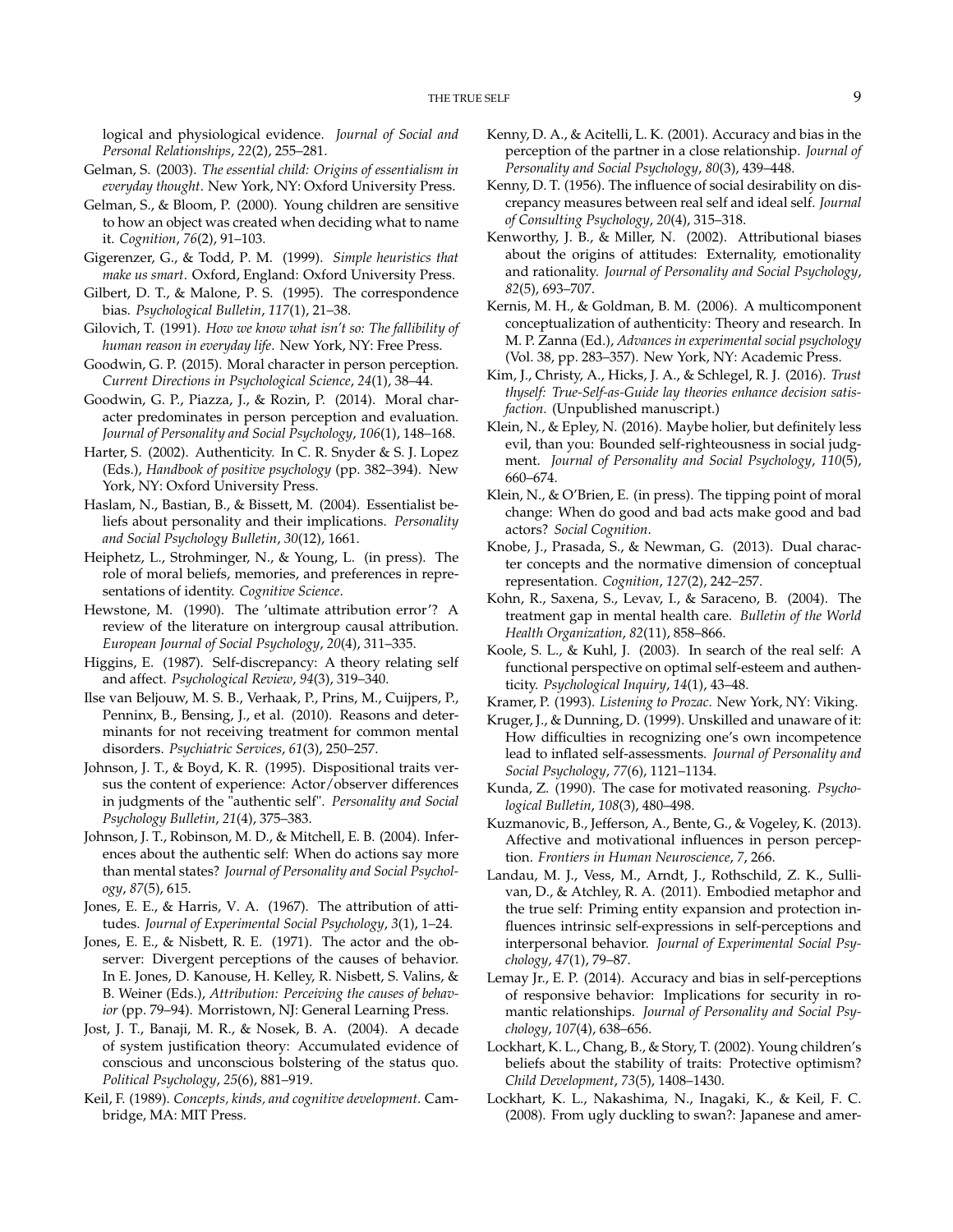ican beliefs about the stability and origins of traits. *Cognitive Development*, *23*(1), 155–179.

- Locksley, A., Ortiz, V., & Hepburn, C. (1980). Social categorization and discriminatory behavior: Extinguishing the minimal intergroup discrimination effect. *Journal of Personality and Social Psychology*, *39*(5), 773–783.
- Lonsdale, A. J., & North, A. C. (2009). Musical taste and ingroup favouritism. *Group Processes & Intergroup Relations*, *12*(3), 319–327.
- Lynch, E. B., Coley, J. D., & Medin, D. L. (2000). Tall is typical: Central tendency, ideal dimensions, and graded category structure among tree experts and novices. *Memory & Cognition*, *28*(1), 41–50.
- Malle, B. F. (2006). The actor-observer asymmetry in attribution: A (surprising) meta-analysis. *Psychological Bulletin*, *132*(6), 895–919.
- Markus, H. R., & Kitayama, S. (1991). Culture and the self: Implications for cognition, emotion, and motivation. *Psychological Review*, *98*(2), 224–253.
- Maslow, A. H. (1943). A theory of human motivation. *Psychological Review*, *50*(4), 370–396.
- Masterson, J. F. (1988). *The real self: A developmental, self and object relations approach*. New York, NY: Simon & Schuster.
- Mojtabai, R., Olfson, M., Sampson, N. A., Jin, R., Druss, B., Wang, P. S., ... Kessler, R. C. (2011). Barriers to mental health treatment: Results from the National Comorbidity Survey Replication. *Psychological Medicine*, *41*(8), 1751– 1761.
- Molouki, S., & Bartels, D. M. (in press). Personal change and the continuity of identity. *Cognitive Psychology*.
- Mott, C. (2016). *Statutes of limitations and personal identity.* (Unpublished manuscript.)
- Newman, G., De Freitas, J., & Knobe, J. (2014). Beliefs about the true self explain asymmetries based on moral judgment. *Cognitive Science*, *39*(1), 96–125.
- Newman, G., & Keil, F. C. (2008). Where is the essence? Developmental shifts in children's beliefs about internal features. *Child development*, *79*(5), 1344–1356.
- Newman, G., Knobe, J., & Bloom, P. (2014). Value judgments and the true self. *Personality and Social Psychology Bulletin*, *40*(2), 203–216.
- Newman, G., Lockhart, K. L., & Keil, F. C. (2010). Şendof-lifeT biases in moral evaluations of others. ˇ *Cognition*, *115*(2), 343–349.
- Nichols, S., & Bruno, M. (2010). Intuitions about personal identity: An empirical study. *Philosophical Psychology*, *23*(3), 293–312.
- Nichols, S., Strohminger, N., Rai, A. K., & Garfield, J. L. (2016). *Death and the self.* (Unpublished manuscript.)
- Nyholm, S., & O'Neill, E. (in press). Deep brain stimulation, continuity over time, and the true self. *Cambridge Quarterly of Healthcare Ethics*.
- Palombo, D. J., Williams, L. J., Abdi, H., & Levine, B. (2013). The survey of autobiographical memory (sam): A novel measure of trait mnemonics in everyday life. *Cortex*, *49*(6), 1526–1540.
- Pettigrew, T. F. (1979). The ultimate attribution error: Extending Allport's cognitive analysis of prejudice. *Personality*

*and Social Psychology Bulletin*, *5*(4), 461–476.

- Pizarro, D., Uhlmann, E., & Salovey, P. (2003). Asymmetry in judgments of moral blame and praise the role of perceived metadesires. *Psychological Science*, *14*(3), 267–272.
- Prinz, J., & Nichols, S. (in press). Diachronic identity and the moral self. In J. Kiverstein (Ed.), *Handbook of the social mind.* London: Routledge.
- Pronin, E., Gilovich, T., & Ross, L. (2004). Objectivity in the eye of the beholder: Divergent perceptions of bias in self versus others. *Psychological Review*, *111*(3), 781–799.
- Pronin, E., Lin, D. Y., & Ross, L. (2002). The bias blind spot: Perceptions of bias in self versus others. *Personality and Social Psychology Bulletin*, *28*(3), 369–381.
- Reeder, G. D., & Coovert, M. D. (1986). Revising an impression of morality. *Social Cognition*, *4*(1), 1–17.
- Riis, J., Simmons, J. P., & Goodwin, G. P. (2008). Preferences for enhancement pharmaceuticals: The reluctance to enhance fundamental traits. *Journal of Consumer Research*, *35*(3), 495–508.
- Rogers, C. R. (1961). *On becoming a person: A therapist's view of psychology*. Boston, MA: Houghton Mifflin.
- Rose, D., & Schaffer, J. (in press). Folk mereology is teleological. *Noûs*. doi: 10.1111/nous.12123
- Rozenblit, L., & Keil, F. (2002). The misunderstood limits of folk science: An illusion of explanatory depth. *Cognitive Science*, *26*(5), 521–562.
- Rozin, P., & Royzman, E. B. (2001). Negativity bias, negativity dominance, and contagion. *Personality and Social Psychology Review*, *5*(4), 296–320.
- Ryan, R. M., & Deci, E. L. (2000). Self-determination theory and the facilitation of intrinsic motivation, social development, and well-being. *American Psychologist*, *55*(1), 68–78.
- Schimel, J., Arndt, J., Pyszczynski, T., & Greenberg, J. (2001). Being accepted for who we are: Evidence that social validation of the intrinsic self reduces general defensiveness. *Journal of Personality and Social Psychology*, *80*(1), 35–52.
- Schlegel, R. J., Hicks, J. A., Arndt, J., & King, L. A. (2009). Thine own self: True self-concept accessibility and meaning in life. *Journal of Personality and Social Psychology*, *96*(2), 473–490.
- Schlegel, R. J., Hicks, J. A., Davis, W. E., Hirsch, K. A., & Smith, C. M. (2013). The dynamic interplay between perceived true self-knowledge and decision satisfaction. *Journal of Personality and Social Psychology*, *104*(3), 542–558.
- Schlegel, R. J., Hicks, J. A., King, L. A., & Arndt, J. (2011). Feeling like you know who you are: Perceived true selfknowledge and meaning in life. *Personality and Social Psychology Bulletin*, *37*(6), 745–756.
- Sheldon, K. M., Ryan, R. M., Rawsthorne, L. J., & Ilardi, B. (1997). Trait self and true self: Cross-role variation in the big-five personality traits and its relations with psychological authenticity and subjective well-being. *Journal of Personality and Social Psychology*, *73*(6), 1380–1393.
- Sloan, M. M. (2007). The real self and inauthenticity: The importance of self-concept anchorage for emotional experiences in the workplace. *Social Psychology Quarterly*, *70*(3), 305–318.